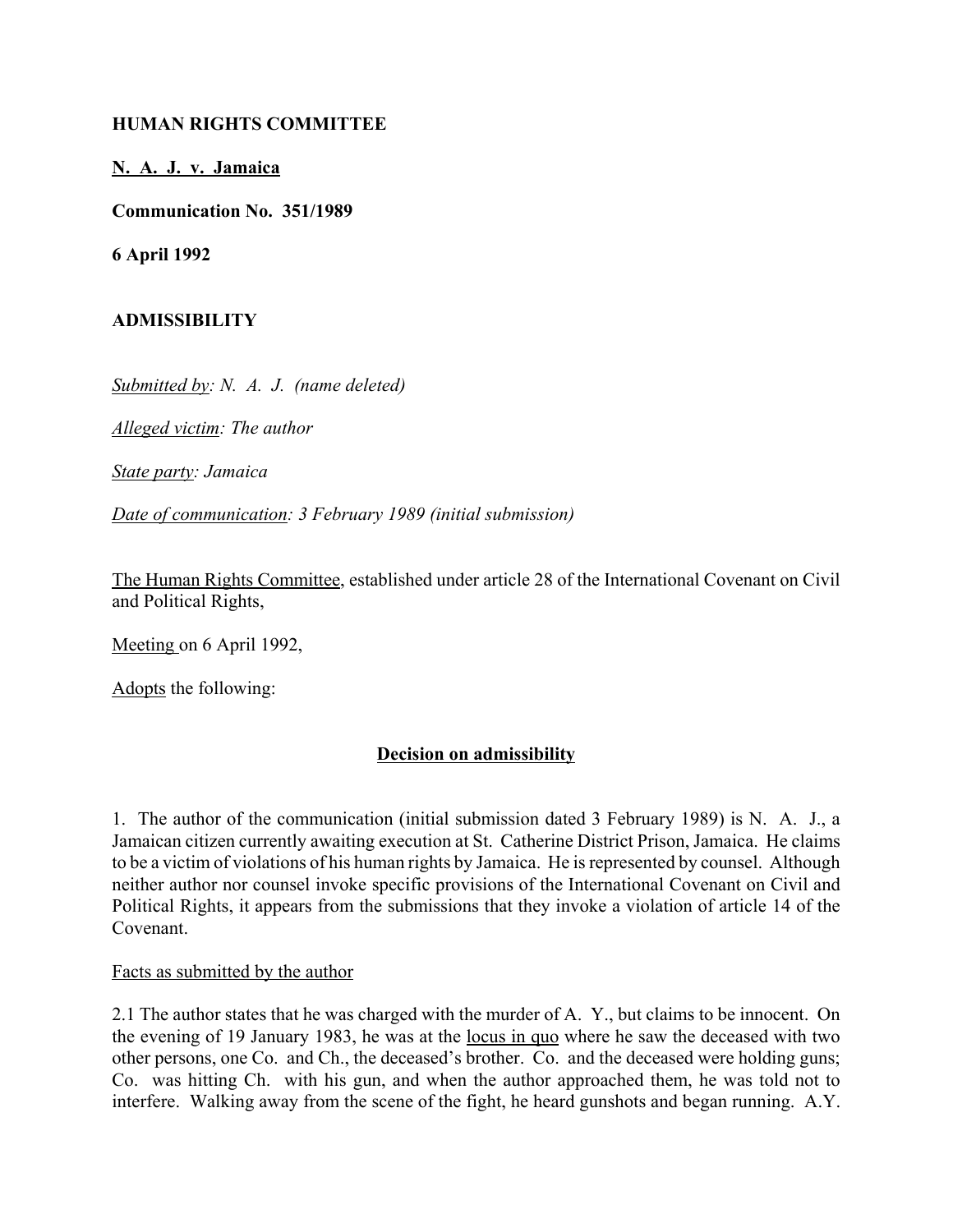was taken to the hospital, where he died of gunshot wounds on 21 January 1983.

2.2 On 3 November 1983, the Home Circuit Court in Kingston found the author guilty of murder and sentenced him to death. The Jamaican Court of Appeal dismissed his appeal on 20 June 1985. A subsequent petition for special leave to appeal to the Judicial Committee of the Privy Council was dismissed on 25 January 1988.

2.3 During the trial, the prosecution's main witness, Ms. P. M., girlfriend of the deceased and the only eyewitness to the crime, testified that A. Y. was shot in the back. The pathologist, however, opined that the entry wound was to the right of the abdomen, two inches from the midline of the body.

2.4 The court of Appeal addressed the issue of the apparent inconsistency in the evidence, stating, inter alia, that: "it was open to the jury to accept as a reasonable explanation Ms. P. M. concluding that a wound on the deceased's back meant that he was shot from the back when the wound was an exit wound, and the high probability that the deceased turned around to look when the firing started behind him."

## Complaint

3.1 The author claims that his trial was unfair and that a number of irregularities occurred in its course. He alleges gross misconduct on the part of the trial judge, who purportedly misdirected the jury by failing to explain to it the discrepancy between the testimony of Ms. P. M. and the evidence of the pathologist. He also submits that the trial judge sent further directions to the jurors while they were deliberating, which may have caused additional pressure on them and influenced their verdict.

3.2 The author finally contends that the trial judge erred in permitting author's counsel to make his final address to the jury before Crown counsel made hers. In this connection, it is submitted that Crown counsel should have been required by the trial judge to make her final address to the jury first, so as to avoid emphasizing at the Crown's case to the jury immediately prior to the summingup.

# State party's observations

4. By submission of 21 July 1989, the State party argues that the communication is inadmissible on the ground of failure to exhaust all available domestic remedies, as required by article 5, paragraph 2(b), of the Optional Protocol. It submits that the author's appeal to the Judicial Committee of the Privy Council was in respect of his criminal case, and that he still has constitutional remedies that he may pursue. The State party further submits that the communication does not disclose a violation of any of the rights set forth in the Covenant.

# Issues and proceedings before the Committee

5.1 Before considering any claims contained in a communication, the Human Rights Committee must, in accordance with rule 87 of its rules of procedure, decide whether or not it is admissible